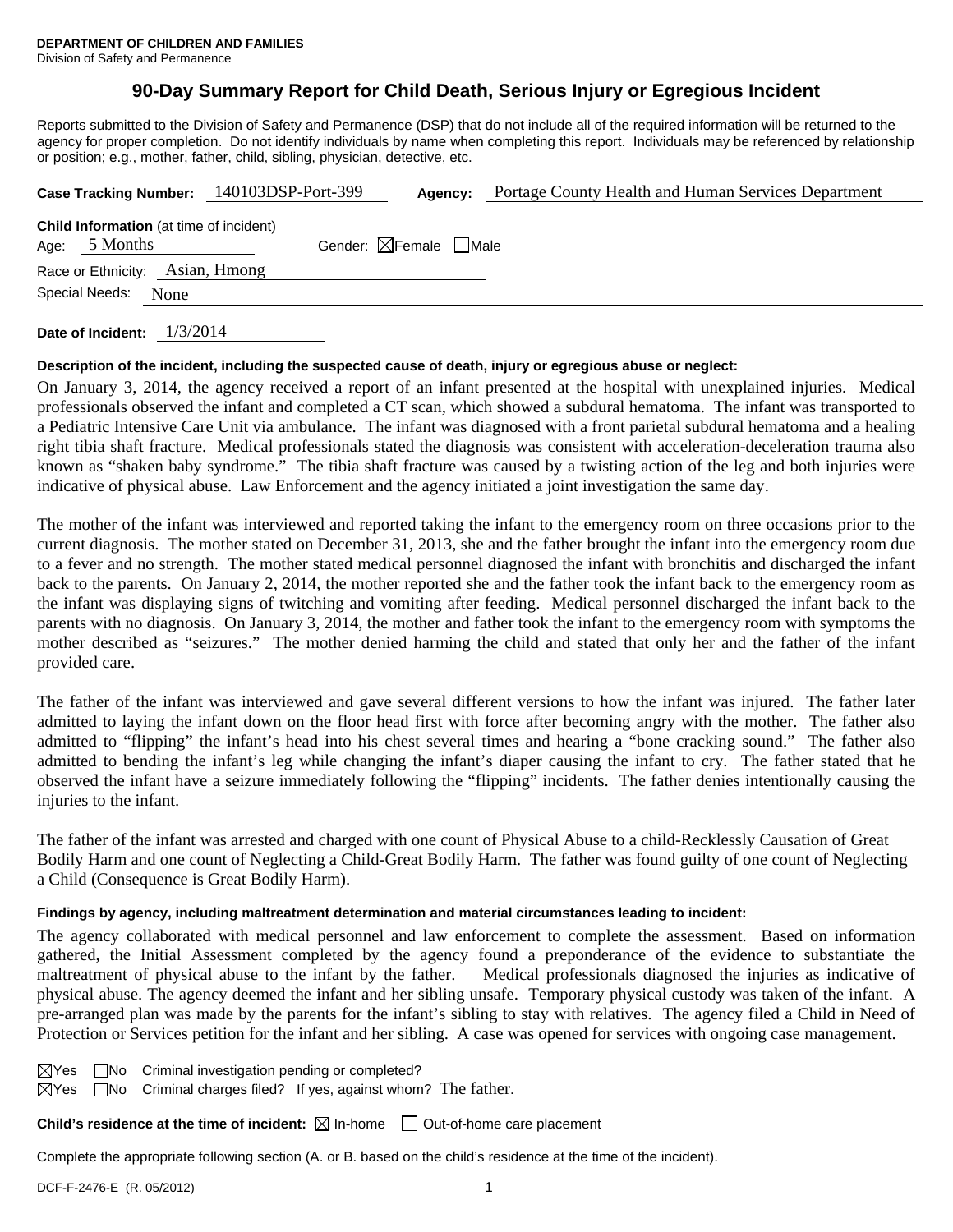#### **A. Children residing at home at the time of the incident:**

**Description of the child's family** (includes household members, noncustodial parent and other children that have visitation with the child and / or in the child's family home):

At the time of the incident, the infant resided with his mother, father, and two year old sibling.

**Yes No Statement of Services:** Were services under ch. 48 or ch. 938 being provided to the child, any member of the child's family or alleged maltreater at the time of the incident, including any referrals received by the agency or reports being investigated at time of incident?

**If "Yes", briefly describe the type of services, date(s) of last contact between agency and recipient(s) of those services, and the person(s) receiving those services:**   $N/A$ 

**Summary of all involvement in services as adults under ch. 48 or ch. 938 by child's parents or alleged maltreater in the previous five years:** (Does not include the current incident.) N/A.

**Summary of actions taken by the agency under ch. 48, including any investigation of a report or referrals to services involving the child, any member of the child's family living in this household and the child's parents and alleged maltreater.** (Does not include the current incident.)

(Note: Screened out reports listed in this section may include only the date of the report, screening decision, and if a referral to services occurred at Access. Reports that do not constitute a reasonable suspicion of maltreatment or a reason to believe that the child is threatened with harm are not required to be screened in for an initial assessment, and no further action is required by the agency.) N/A.

**Summary of any investigation involving the child, any member of the child's family and alleged maltreater conducted under ch. 48 or ch. 938 and any services provided to the child and child's family since the date of the incident:** 

The agency collaborated with medical personnel and law enforcement to complete the assessment. Based on information gathered, the Initial Assessment completed by the agency found a preponderance of the evidence to substantiate the maltreatment of physical abuse to the infant by the father. Medical professionals diagnosed the injuries as indicative of physical abuse. The agency determined the infant and her sibling unsafe. Temporary physical custody was taken of the infant. A pre-arranged plan was made by the parents for the infant's sibling to stay with relatives. The agency filed a Child in Need of Protection or Services petition for the infant and her sibling. A case was opened for services with ongoing case management. The family and the children have been referred to parenting education, interpreter services, emergency services, community resources, supervised visitation, child care resource and referral and local physician referrals.

## **B. Children residing in out-of-home (OHC) placement at time of incident:**

**Description of the OHC placement and basis for decision to place child there:**  $N/A$ 

**Description of all other persons residing in the OHC placement home:**

N/A.

**Licensing history:** Including type of license, duration of license, summary of any violations by licensee or an employee of licensee that constitutes a substantial failure to protect and promote the welfare of the child. N/A.

## **Summary of any actions taken by agency in response to the incident:** (Check all that apply.)

| $\boxtimes$            | Screening of Access report                           | Attempted or successful reunification             |
|------------------------|------------------------------------------------------|---------------------------------------------------|
| $\overline{\boxtimes}$ | Protective plan implemented                          | Referral to services                              |
|                        | Initial assessment conducted                         | Transportation assistance                         |
|                        | Safety plan implemented                              | Collaboration with law enforcement                |
| MMM                    | Temporary physical custody of child                  | Collaboration with medical professionals          |
|                        | Petitioned for court order / CHIPS (child in need of | Supervised visitation                             |
|                        | protection or services)                              | Case remains open for services                    |
|                        | Placement into foster home                           | Case closed by agency                             |
| $\boxtimes$            | <b>Placement with relatives</b>                      | Initiated efforts to address or enhance community |
| $\boxtimes$            | Ongoing Services case management                     | collaboration on CA/N cases                       |
|                        |                                                      | Other (describe):                                 |